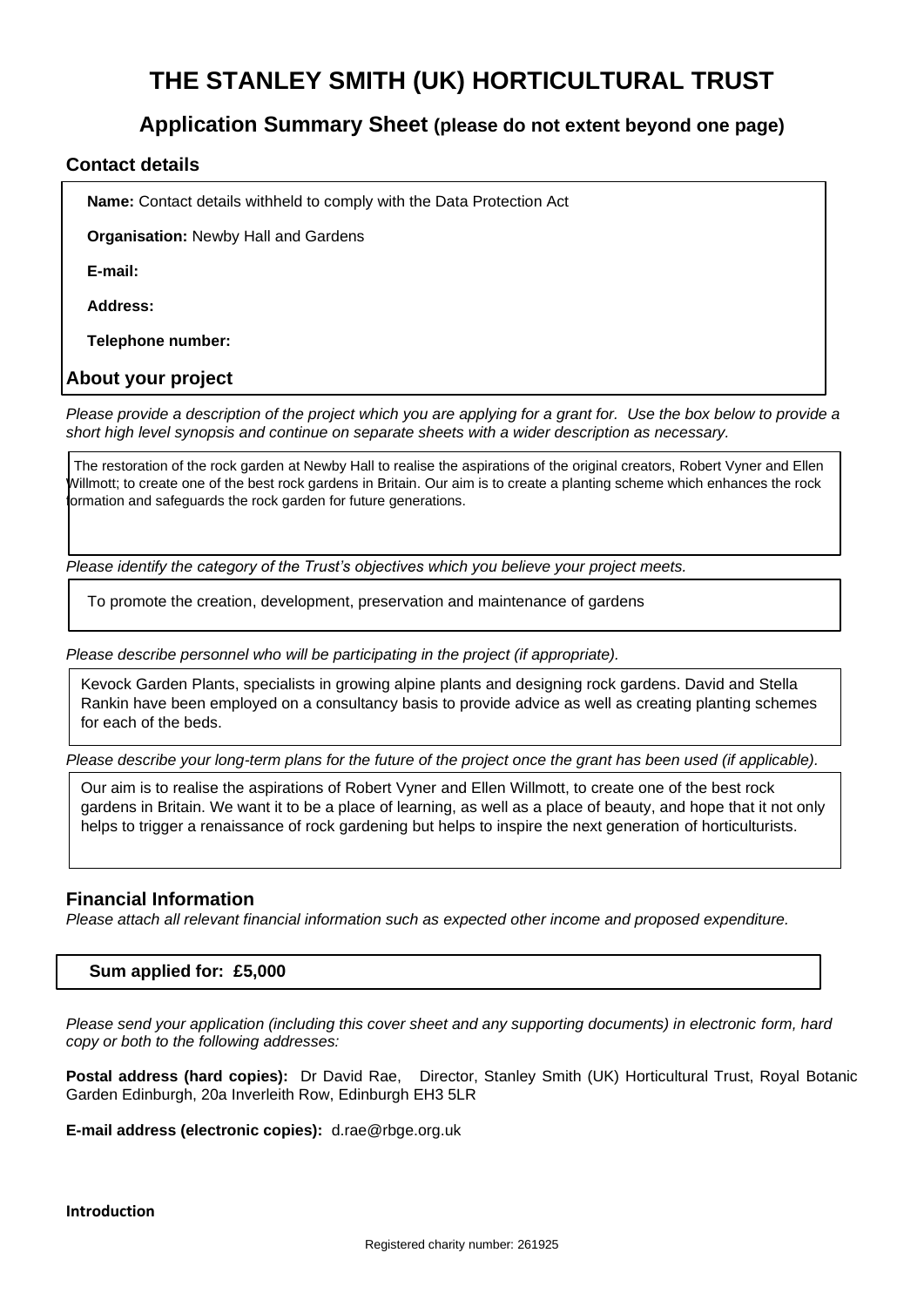Newby Hall, near Ripon in Yorkshire, is a large garden that is famed for its collection of trees and a 172-metrelong double herbaceous border. Newby has been in the family since 1748 and is now owned by Richard Compton and his wife Lucinda. Designed by Christopher Wren, Newby Hall was built between 1691-1695 and formal gardens were created shortly afterwards.

Early in the 20<sup>th</sup> century the Darlington firm of Kent and Brydon was commissioned to create a two-acre rock garden. At that time the Hall was owned by Robert Charles de Grey Vyner, who was a friend of Ellen Willmott, and who wanted his rock garden to be like that built for Ellen (by Backhouse of York). So arguably he had the best consultant possible for developing a garden area, which he probably hoped should become as impressive as anything to be found in the UK. This huge project was started in 1912 and completed on 27<sup>th</sup> August 1914, just after the beginning of the First World War. Vyner died soon afterwards, but after a period of neglect, the rock garden was developed by the present owner's grandfather, Major Edward Compton. However, the Second World War resulted in its decline, from which it never recovered. Now the dwarf conifers and acers have become huge trees, choice alpines have disappeared under a carpet of ivy and ground elder and the rock garden has been transformed into a woodland.

# **Project Description**

The restoration of the rock garden has been a long-term objective for the current owners, Richard and Lucinda Compton. For such an impressive rock formation, the planting is underwhelming and the garden itself looks neglected. Our aims are:

- to realise the aspirations of Robert Vyner and Ellen Willmott, creating one of the best rock gardens in Britain;
- to create a planting scheme which enhances the rock formation;
- to restore the rock garden to the original aesthetic intended by the creator, Robert Vyner;
- to safeguard the rock garden for future generations.

#### **Schedule of Works**

Given the scale of the project, it could take up to five years, but we would like to complete it by autumn 2023. Taking time will help to spread the costs and allow more attention to be paid to restoration of the more difficult planting areas. It will be interesting for the visitors to see the project develop and the transformation from overgrown woodland, back to the bare rock, followed by planting and restoration to the original aesthetic. Meanwhile, complete clearance of the ground vegetation will be shocking to some visitors at Newby Hall, but interpretation boards will be used to inform visitors about the reasons for this approach.

To date, some ground vegetation has been removed to allow a condition report of the rock formation to be carried out. Work started in November 2019 to reduce the overhead canopy and increase the light levels. Many mature conifers have been removed, already transforming the over-grown jungle aesthetic.

The garden consists of 21 main zones, separated by paths. A full survey has identified the areas available for planting and the aspect of all the beds. Within them soil type, light levels and aspect of all planting zones have been recorded. Kevock Garden Plants nursery has been heavily involved in the creation of planting plans and a schedule of works for the coming year.

In 2020, the first six zones will be kept clear of vegetation for the full growing season to ensure all weeds are eradicated before planting in the autumn. Kevock Garden Plants have supplied a planting scheme for these zones. A local stonemason, Collin Rickard from Ripon Cathedral, will be employed to restore some of the older pinnacles, which were gifted from York Minster, and restoration work will be carried out on some of the stonework features and follies.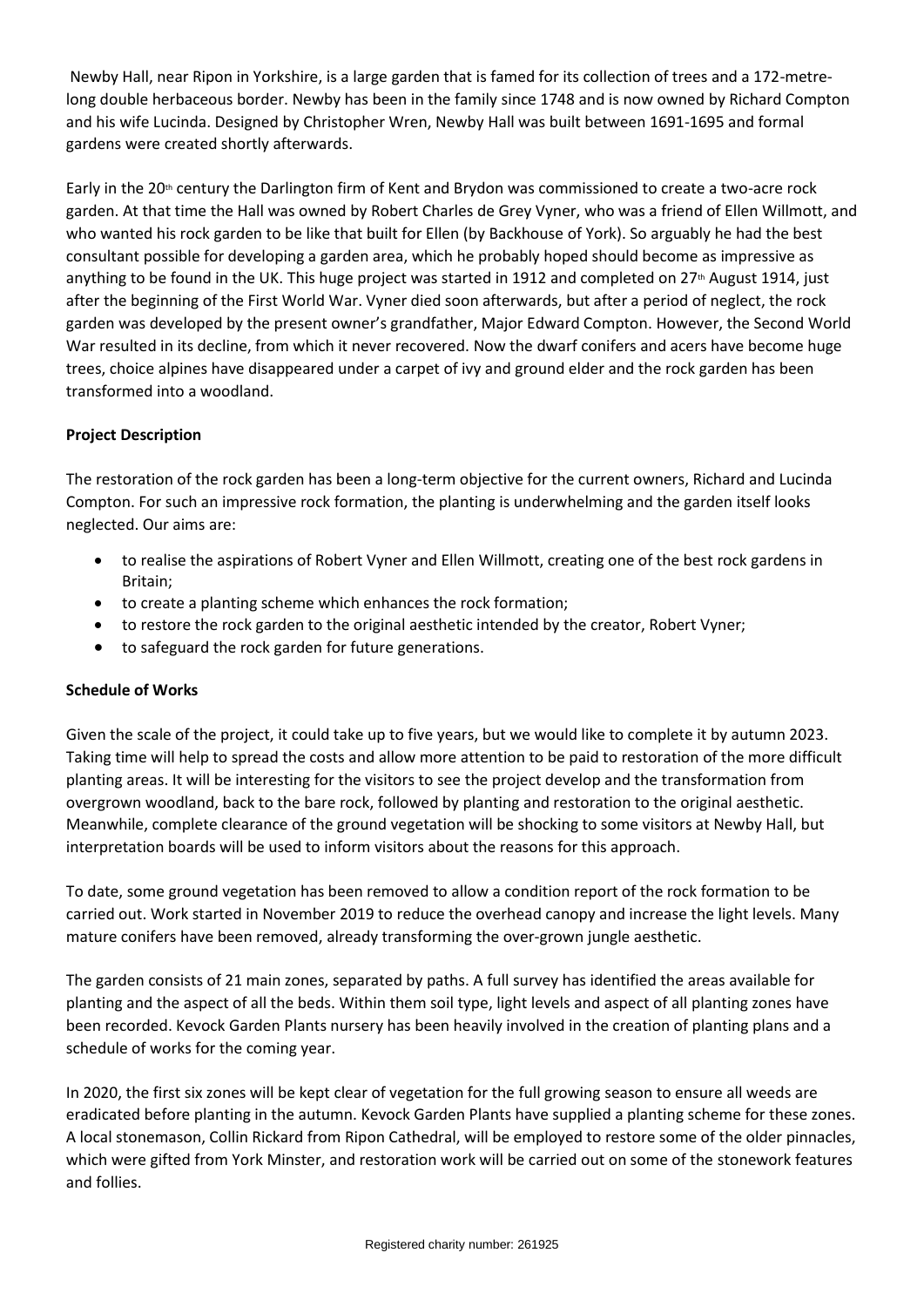Repairs to the existing stonework and footpaths will be carried out in March 2020. Further improvements to allow disabled access in the rock garden will then be started, with rills being capped with coping stones to allow greater access, with further works to remove steps and installing ramps being carried out in October 2020.

Through the winter of 2020 the pond, which is a key feature at the south end of the rock garden, will be cleared, with remedial works being carried out before the gardens reopen to the public in spring 2021.

It is envisaged that a similar approach will be taken in subsequent years, with five beds being cleared and planted in each of 2021, 2022 and 2023.

# **Project Personnel**

Newby Hall has employed the help of Kevock Garden Plants, specialists in growing alpine plants and designing rock gardens. David and Stella Rankin have been employed on a consultancy basis to provide advice as well as creating planting schemes for each of the beds.

Kevock have considerable experience of rebuilding and replanting historic rock gardens, sometimes working with garden designers, and always complying with clients' requirements. They have restored the rock garden of an Arts and Crafts house near Glasgow, planted the rocky outcrops in a large rock garden near Henley, provided advice and supplied plants for a large garden near York, and worked on clearing, rebuilding and planting a quarry garden near Sheffield, originally done by Clarence Elliott. They have built new rock gardens large and small, and there are many on-going projects. All plants will be supplied by Kevock, ensuring consistency and continuity throughout the project.

Within the existing team at Newby Hall, there is a skilled team of horticulturists who have experience of working with alpine plants and rock gardens.

# **Project Budget**

The project has been forecast at costing between £130,000 and £150,000. This has been budgeted into the Newby Hall accounts for the following four years and is one of the reasons for carrying out the project in stages, rather than doing it in one year. Newby Hall has carried out a number of large projects in previous years, such as the installation of a new railway line and replanting of the herbaceous border, so feel comfortable with handling and budgeting for a project of this size.

Renewing the rock garden will be financed by Richard and Lucinda Compton, with the funds being made available on a yearly basis as the next stage of renovation is implemented.

Expenditure for 2020 will be highest as much of the repair work to the infrastructure will be carried out in the spring and autumn of 2020. Plant costs will be highest in 2020 and 2021 as the largest beds are scheduled to be planted first.

Newby Hall is requesting a grant of £5,000 from The Stanley Smith Horticultural Trust, to be used towards the acquisition of plants from Kevock Garden Plants for the first stage of planting, to be done in autumn 2020, and for the purchase of materials - compost, mulch and stone.

|                                  | 2019   | 2020   | 2021   | 2022   | 2023   |
|----------------------------------|--------|--------|--------|--------|--------|
| <b>Consultant fee (including</b> | E5.000 | E5.000 | E5.000 | E5.000 | E5.000 |
| design work)                     |        |        |        |        |        |